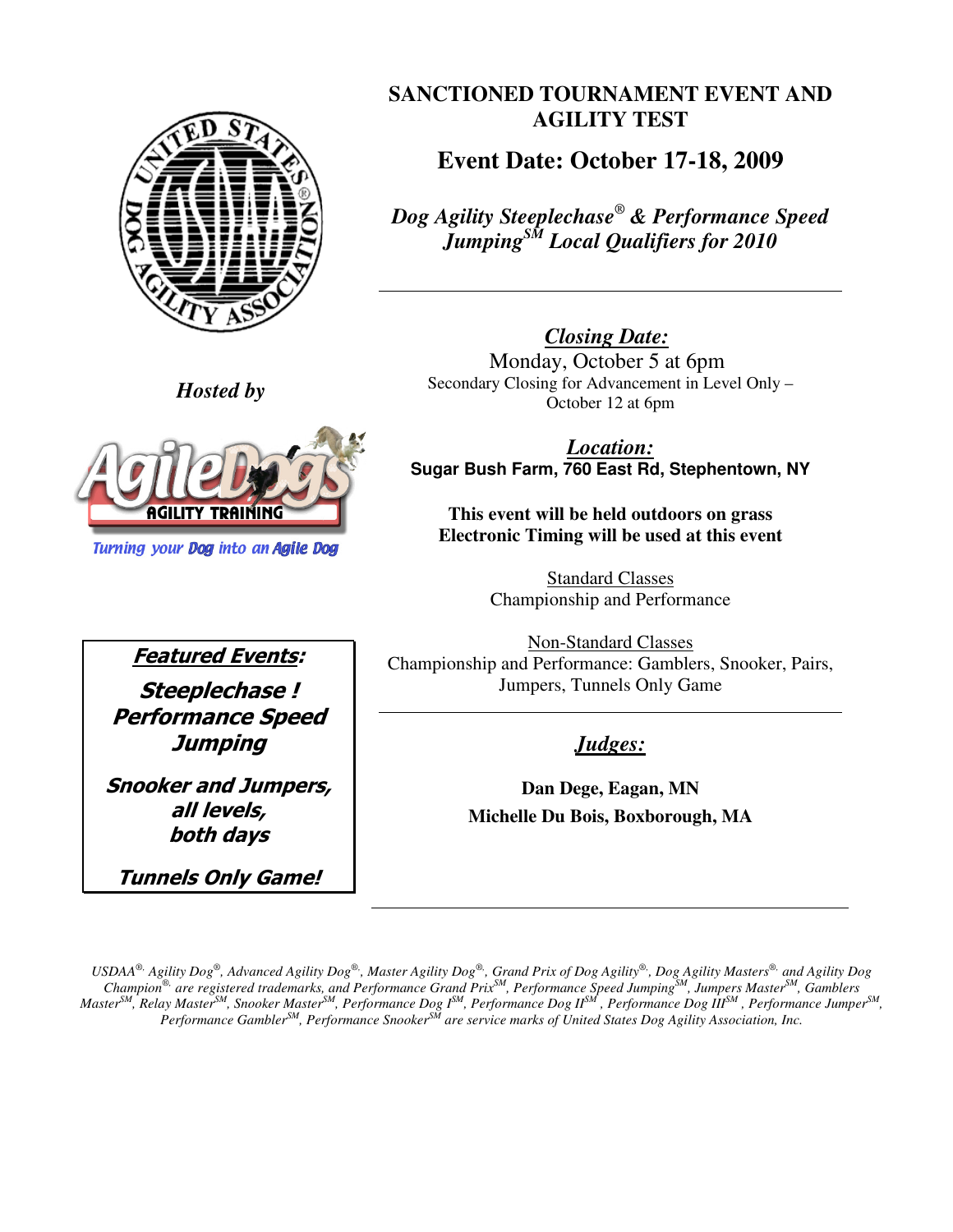## **ORGANIZING COMMITTEE**

| <b>Trial Chairperson</b>             | <b>Trial Secretary</b>            |  |  |
|--------------------------------------|-----------------------------------|--|--|
| Trisha Stall                         | <b>Val Reiner</b>                 |  |  |
| PO Box 321, New Lebanon, NY 12125    | 31 New State Rd, Savoy, MA 01256  |  |  |
| (518) 331-7814, Trisha@agiledogs.net | (413) 743-9354, Val@agiledogs.net |  |  |

## **ENTRIES & CLOSING DATE**

All entries must be RECEIVED by 6:00 PM, **Monday, October 5**. No entries may be accepted or withdrawn for any reason after **October 5th**. For entries received by the closing date, the class level of their entry may be changed until 6:00 pm Monday, October 12 by phone (413-743-9354) or email (Val@agiledogs.net). To be accepted, entries must be complete, signed (by parent or legal guardian if handler is a minor), received by the closing date, and accompanied by the correct fees made payable to *AgileDogs.* You must file a separate entry form for each dog entered (i.e., only one dog per form). You may use the same entry form to enter the same dog in different jump heights in the different programs. One jump height per program per entry form.

### **CHECK IN AND MEASURING**

At check-in you must present your permanent card, temporary card, or USDAA-issued check-in letter/printout from subscriber account. All dogs without a permanent registration card, a completely signed temporary card, or a check-in letter provided by USDAA/print out of dog info page from subscriber account indicating the dog is permanently carded OR dogs jumping 26" (P22"), must be measured prior to being checked in!! Change of jump heights will be made only when the dog is required to move into a higher category by the judge's measure-in at this event. The handler can decide to run For Exhibition Only in the lower height, but no awards or qualifying scores may be earned and no change in program is permitted.

There may be Friday night early check in; see the confirmation letter for more details. The site will be open starting at 6:45 on Saturday morning for setup, and check-in shall be between 7:00 am and 7:45 am. All times are tentative and subject to change. Consult your entry confirmation for schedule changes.

All dogs must be registered with USDAA (registration has a "U" prefix) in order to compete. You may register online for a reduced rate at www.usdaa.com by clicking on General Information, Dog Registration, to obtain a registration number immediately and a measurement card prior to the show. You may also complete and submit the registration form included in this test schedule and submit it with entry for any dog that does not bear a valid USDAA Registration Number.

### **TENTATIVE SCHEDULE / RUNNING ORDER (Subject to Change after closing date)**

Friday: Check-in and site setup 5:00-6:00 pm Saturday: Check-in and Measuring 7:00-7:45am Judge's Briefing 7:45 am Sunday: Check-in and Measuring 7:15-7:30 am Judge's Briefing 7:45 am

| Saturday, October 17                     |                          | Sunday, October 18    |                         |  |
|------------------------------------------|--------------------------|-----------------------|-------------------------|--|
| <b>Crystal Ring</b><br><b>Sandy Ring</b> |                          | <b>Sandy Ring</b>     | <b>Crystal Ring</b>     |  |
| <b>Dan Dege</b>                          | <b>Michelle Du Bois</b>  | <b>Dan Dege</b>       | <b>Michelle Du Bois</b> |  |
| Masters/PIII Jumpers                     | Advanced/PII Gamblers    | Masters/PIII Pairs    | Starters/PI Jumpers     |  |
| Advanced/PII Jumpers                     | Starters/PI Gamblers     | Masters/PIII Standard | Advanced/PII Jumpers    |  |
| Masters/PIII Snooker                     | Starters/PI Standard     | Starters/PI Standard  | Starters/PI Pairs       |  |
| Advanced/PII Standard                    | Starters/PI Snooker      | Steeplechase/PSJ Rd 2 | Advanced/PII Pairs      |  |
| Masters/PIII Standard                    | Advanced/PII Snooker     | Masters/PIII Snooker  | Advanced/PII Standard   |  |
| Masters/PIII Gamblers                    | Steeplechase/PSJ Rd 1    | Masters/PIII Jumpers  | Starters/PI Snooker     |  |
|                                          | Starters/PI Jumpers      |                       | Advanced/PII Snooker    |  |
|                                          | <b>Tunnels Only Game</b> |                       |                         |  |

Note: Jump heights will go low to high, Performance followed by Championship on Saturday, and high to low, Championship followed by Performance on Sunday. Master/PIII Snooker jump height order will be random.

### The following are the jump heights for the Championship Program (Performance heights are in parenthesis):

| Dog Height  | <b>Jump Height</b> | <b>Long Jump</b> | <b>Table</b> |
|-------------|--------------------|------------------|--------------|
| Over 21"    | 26" (22")          | 60" (48")        | 24" (16")    |
| 21" or less | 22" (16")          | 48" (36")        | 24" (16")    |
| 16" or less | 16" (12")          | 36" (20")        | 16" (12")    |
| 12" or less | (8"')              | $6")^*$<br>ייחר  |              |

\*Re-designed Long Jump – dogs jumping 8" will jump 2<sup>nd</sup> board only - span of 6", height of 7.5".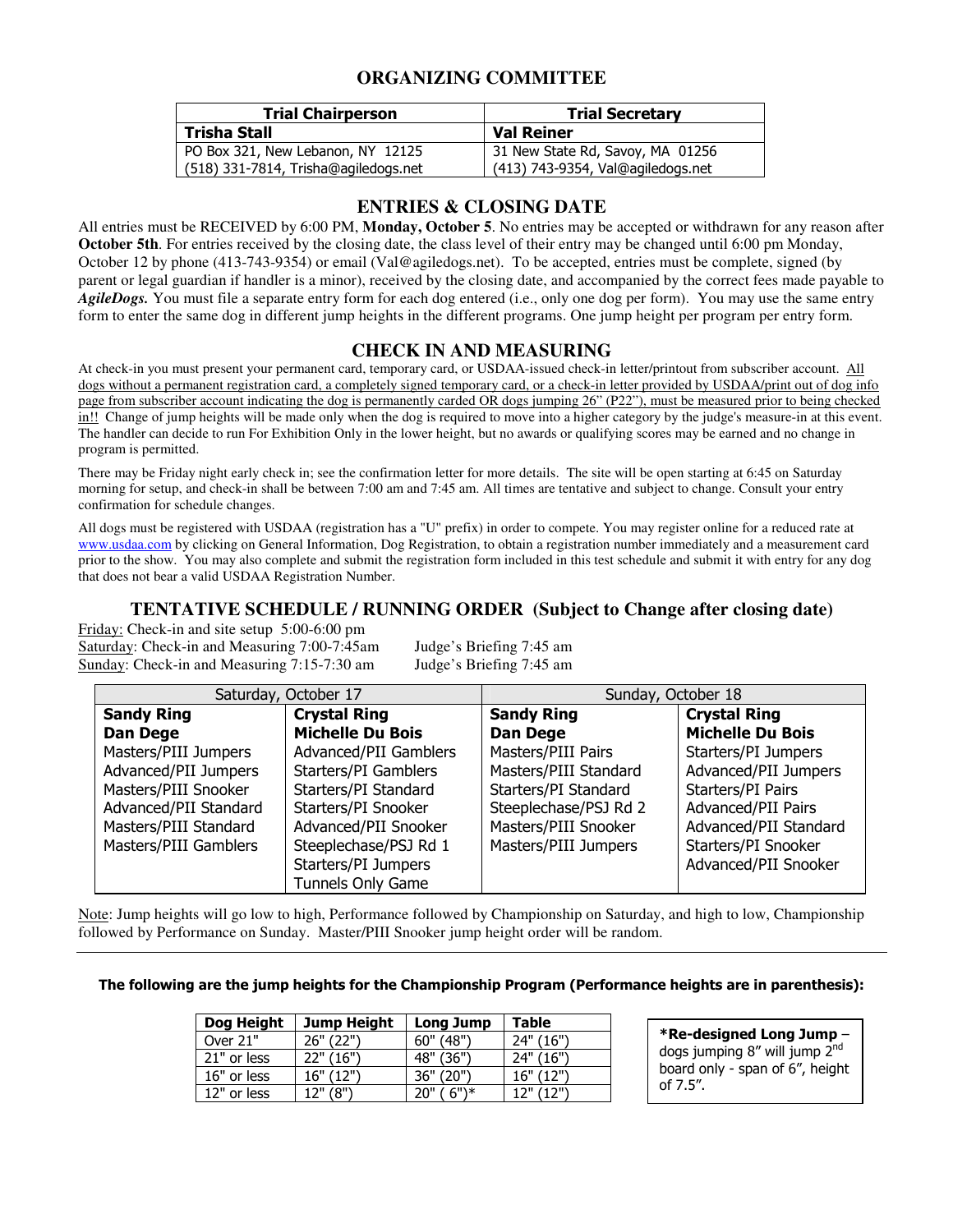### **SITE AMENITIES**

- $\Box$  The rings will be completely enclosed with snow fencing.
- □ RV parking and overnight camping for RVs and tents is allowed on site. See entry form for more details.
- Vendors of dog-related items and services are welcome! Fee is \$20 per day (or like amount donated to the worker's raffle each day) for a 10' x 10' space, and is payable on Saturday morning at the latest to the trial secretary's table. All vendors must pre-register with Trisha Stall (518-331-7814, Trisha@agiledogs.net).
- Photographer: Canines in Action (Dottie Piroha) will be on site both days taking action shots of your dogs. Her website is www.piroha.com/Site/CIAPhotography-666.htm
- Our food vendor will be Marlene and Frank Buchel, providing breakfast and lunch.

### **HOTELS THAT ACCEPT DOGS**

SOME HOTEL COURTESIES TO OBSERVE: Please use care with your dogs so that we may continue to use them in the future!

Don't leave your dog(s) unattended. If you must leave, either take them with you, or leave them crated. We WILL request reports from the motels as to the behavior of agility guest and their dogs.

Cover the motel's bedding with a sheet, whether or not you think your dog will get on the bed.

Please pick up all poop. Please bag and dispose of it properly. Remember that your motel is an extension of the show site. You must clean up after your dog.

- Berkshire Mountain House, Wyomanack St, 150 Berkshire Way, Stephentown NY, 800-497-0176; Bed and
- Breakfast. www.berkshirebb.com ; 10 minutes to site<br>**Berkshire Spur Hotel**, Route 22, Canaan, NY (518) 781-4432; 30 minutes to site
- **Best Value Inn**, 576 Columbia Tpke., East Greenbush. (518) 477-9352; www.bestvalueinn.com; 45 min to site
- Chatham Travel Lodge, 598 Route 295, Chatham (518) 392-4066 www.chathamtravellodge.com; 40 min to site
- Comfort Inn, 1055 South St, Pittsfield, MA; 413-443-4714; \$25 pet fee; 35 minutes to site
- Cozy Corner Motel 284 Sand Springs Rd. & US 7, Williamstown, MA (413) 458-8006; 35 minutes to site; www.cozycornermotel.com
- Crowne Plaza Hotel, Route 7 & West St on Park Sq, Pittsfield, MA; 800-749-4789; \$25 pet fee; www.crowneplaza.com 35 minutes to site
- The Hancock Inn, Route 43, Hancock, MA (413) 738-5873. Bed and Breakfast. Mention AgileDogs for discount; www.thehancockinn.com; 10 minutes to site
- + Howard Johnson Express Inn, Lenox, 462 Pittsfield Rd, Lenox MA; 413-442-4000; 40 min to site
- The Inn at Shaker Mill, 40 Cherry Lane, Canaan NY 12029 (518) 794-9345; Bed and Breakfast;
- www.shakermillfarminn.com; 20 minutes to site<br> **30 absolut Pricho Valley Inn**, 2541 Hancock Rd, Williamstown, MA, (413) 458-9511; pets allowed in cottages only;
- www.jerichovalleyinn.com ; 10 minutes to site Knights Inn Lenox, 474 Pittsfield Rd, Lenox, MA (413) 443-4468; small pets allowed add'l fee; 40 min to site
- \* Pleasant Valley Motel, 42 Stockbridge Rd (Route 102), West Stockbridge, MA; 413-232-8511; 40 min to site
- \* Shaker Meadows Bed & Breakfast, 14209 Rte. 22, Canaan, NY 518-794-9385; Pets allowed only in suites (sleeps 4, in 2 separate rooms) and farmhouse; www.shakermeadows.com; 20 minutes to site
- **Spencerhouse B&B.** 466 US Route 20, New Lebanon (518) 794-6500 www.thespencerhouse.com ; 20 min to site
- **The Villager Motel,** 953 Simonds Rd, Williamstown MA; 877-986-6835; www.williamstownvillager.com; 35 minutes to site

# **DIRECTIONS TO TEST SITE - 760 East Road, Stephentown, NY 12168**

From the East: Take the Mass Pike to the end. Continue on I-90 to the next exit, B-3 in Canaan, NY. At the end of the ramp go right, 22 North. In New Lebanon, Route 20 and 22 run together for a short while. Make sure you stay on Route 22 by bearing left just before the a boarded-up gas station on the left. Continue approximately 4 miles to the traffic light in Stephentown where Routes 22 and 43 intersect. Go straight to continue on 22 North. Follow Directions from the 22/43 Intersection below.

From the West**:** Take I-90 East to Exit 11E - Route 20 East. Continue on Route 20 East until it joins Route 22 North. Follow Directions from the 22/43 Intersection below.

From the North: From Hoosick Falls you will take Route 22 South. Go through the town of Berlin. Approximately 3 miles south of the Berlin Jr./Sr. High School on your left is Giles Road or County Route 33. Take that road, it takes a sharp right at a horse farm (you'll see tan buildings and split rail fencing on the right). You will go over a little bridge, you'll see farm buildings and straight ahead on the right you will see the training building - white domed roof with tan walls and windows. There is a driveway marked by two metal fence posts just before the building; follow that driveway to the ring and parking.

Directions from the 22/43 Intersection: Heading North on Route 22, you'll go up a hill where 22 becomes 2 lanes. It goes back down to one lane after you get to the top of the hill and you will pass a mobile home park on your right. Just after that there is a brown house with a big satellite dish. The road right next to that house is Giles Road or County Route 33. Take that road, it takes a sharp right at a horse farm (you'll see tan buildings and split rail fencing on the right). You will go over a little bridge, you'll see farm buildings and straight ahead on the right you will see the training building - white domed roof with tan walls and windows. There is a driveway marked by two metal fence posts just before the building; follow that driveway to the rings and parking.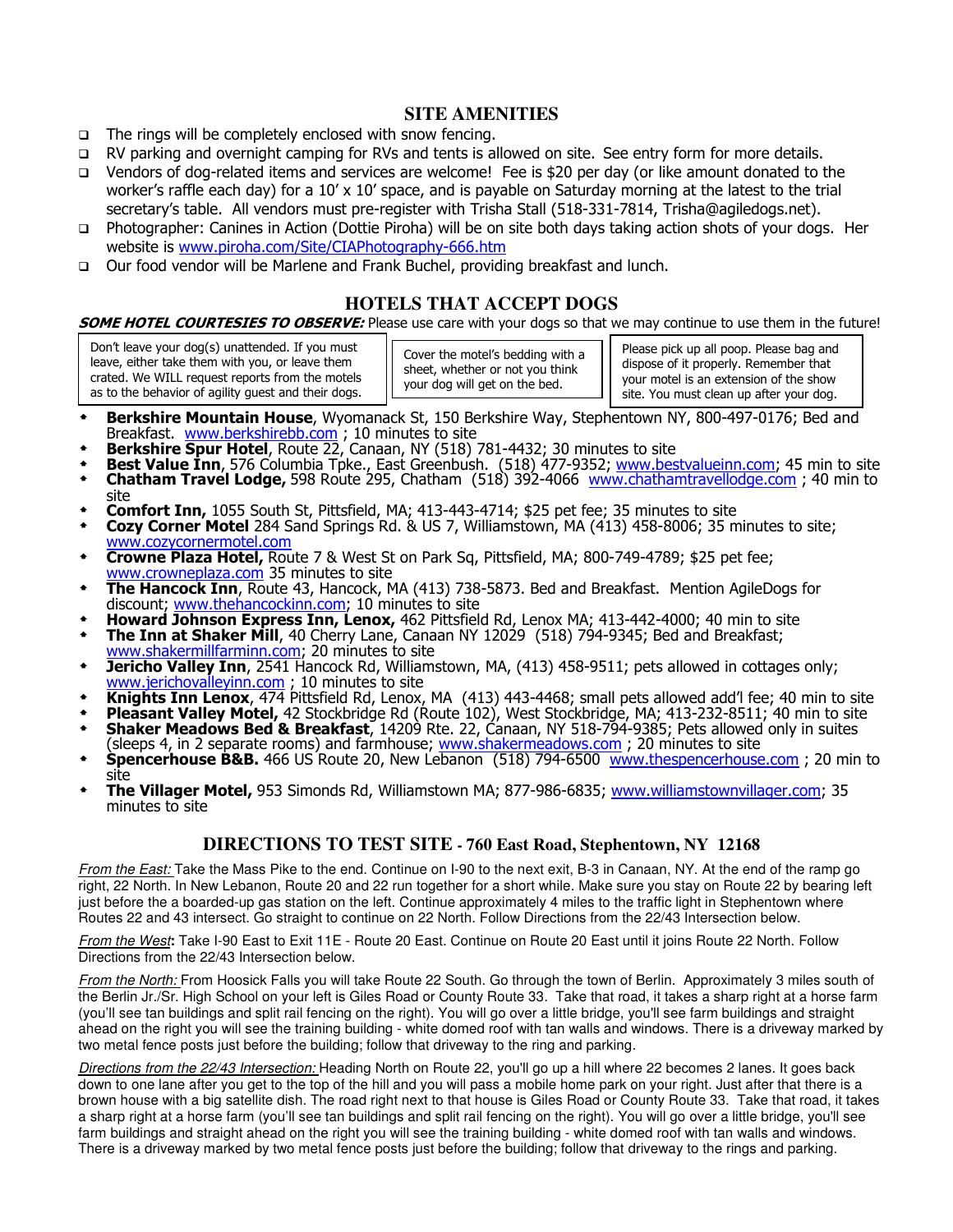## **NOTICE TO COMPETITORS**

Competitors through submission of entry, acknowledge that they are knowledgeable of USDAA rules and regulations, which are hereby incorporated by reference, including, but not limited to, the following rules and conditions for submission and acceptance of entry:

- The test is open to all dogs at least 18 months of age, including purebred and non-purebred, except bitches in season, dogs suffering from any deformity, injury or illness that may affect the dog's ability to perform safely, or dogs exhibiting signs of aggression.
- The Organizing Committee of an event may refuse the entry of any competitor or dog for just cause should the committee views that participation by competitor or dog would be prejudicial to the sport. However, any committee so doing must notify the competitor in writing (with a copy to the USDAA office) in anticipation of or upon receipt of entry. The notice must include the reason for refusing the entry and a brief explanation of the basis for their decision. The burden of responsibility for appropriateness of such action rests solely with the host group and its Organizing Committee.
- Safety shall always be of foremost consideration at all times. Handlers through entry at this event accept full responsibility for themselves and the actions of their dogs and/or children.
- No leads, collars, food, toys, or other aids or devices shall be permitted on the course at any time.
- Agility obstacles shall meet the requirements of USDAA Rules and Regulations.
- $\checkmark$  No entries may be accepted or withdrawn for any reason after the closing date.
- There shall be no refunds for entries withdrawn after the closing date or in the event a dog and/or handler are dismissed from competition, regardless of reason for such dismissal. Any dog or handler that pulls from the competition after the closing date due to injury or illness will receive, if a doctor's note is provided, a refund of up to 50% of entry fees, at the club's discretion.
- All Competitors through entry at this event waive any and all rights relative to video broadcast of this event. Competitors shall have the right to videotape portions of this event for their personal use only. No portion of this event may be videotaped for commercial or other purposes. All video, broadcast and telecast rights for this event are the exclusive property of United States Dog Agility Association, Inc.
- Portions of this event may be taped for television. Through entry at this event, ALL COMPETITORS AND HANDLERS HEREBY GRANT to USDAA and its representatives, agents and assigns, all rights and permission to use or appropriate his/her and their dog's name, biography, likeness, photograph, voice, performing persona, or other indicia of identity for broadcast, telecast, cablecast, transmission or distribution in any format or media now known or hereafter to become known. All competitors and handlers hereby release USDAA and its representatives, agents and assigns from any claim or cause of action for invasion of the rights of privacy, right of publicity, right of personality, or any similar right.
- All fees are payable in US Dollars and no entry fee will be refunded if the Test cannot open or be completed by reason of riots, civil disturbances, fire, an act of God, public emergency, act of a public enemy or any other cause beyond the control of the organizing committee.
- Returned checks do not constitute a valid entry. There will be a \$20.00 service charge for returned checks. Payment of entry frees and service charges shall be made in cash or money order within 30 days of postmark of notice of returned check where notifications are received after event date. Any fees not received within 30 days of notice result in cancellation of event results for all classes for the registrations numbers(s) of delinquent entry/entries. No reinstatement of results is possible, and all awards must be returned within 10 days of notification, or the dog's registration may be suspended pending restitution. Any unpaid fees or shortfalls must be paid prior to the start of the event or entry is cancelled without recourse by the owner/handler.
- Competitors must pick up after their dog(s). Anyone not cleaning up after his or her dog(s) at the trial site or hotel will be asked to leave. No entry fees will be refunded to any competitor asked to leave due to failure to clean up after their dog(s).
- Fault limits may be applied in all classes for which faults are assessed. Limits shall be announced during the judge's briefings.
- Competitors (handler or their dog) may not enter any class held for title under a judge who resides in the same household or with whom they have trained in the past ten (10) days.

#### NOTE: Save money, register online at **www.usdaa.com** by clicking on General Information, Dog Registration.

# **DOG REGISTRATION APPLICATION - \$20.00 JUNIOR HANDLER REGISTRATION APPLICATION - \$17.00**

Dogs must be registered with USDAA in order to compete in USDAA sanctioned events. A registration card and number with a "U" prefix will be issued to facilitate entry at USDAA events and tracking of show results in the regular classes.

Junior handlers (those 18 years of age and younger) and their dogs must be separately registered for participation in the USDAA's Junior Handler Program (UJHP). A registration number with a "J" prefix will be assigned for use in entering UJHP events. A dog competing in both programs (regular classes and UJHP) must be registered separately for each program, for which the total fee is \$37.00.

| You must complete ALL information for a valid registration:<br><b>OWNER/HANDLER INFORMATION:</b> |                       | FOR USDAA USE ONLY:<br>REG#                                                                                           | UJHP $#$ |
|--------------------------------------------------------------------------------------------------|-----------------------|-----------------------------------------------------------------------------------------------------------------------|----------|
| Primary Owner:                                                                                   |                       | <u> 1989 - Johann Harry Harry Harry Harry Harry Harry Harry Harry Harry Harry Harry Harry Harry Harry Harry Harry</u> |          |
| Co-Owner:                                                                                        |                       | Handler: (If different from primary owner)                                                                            |          |
| Junior Handler: 2008. [19] Dunior Handler:                                                       |                       | $\text{Telephone: } (\_\_\text{(Day telephone, if possible)}$                                                         |          |
|                                                                                                  |                       |                                                                                                                       |          |
| City / State:                                                                                    | Postal Code:          |                                                                                                                       |          |
| <b>DOG INFORMATION:</b><br>(Name to appear on certificates; please print clearly or type)        |                       | Call Name:<br>Height                                                                                                  |          |
| Birthdate:<br>Breed:<br>Specify breed or state "All American to denote mix-breed)                | (Estimate if unknown) | @ Withers:<br>(To nearest $1/4$ ")                                                                                    |          |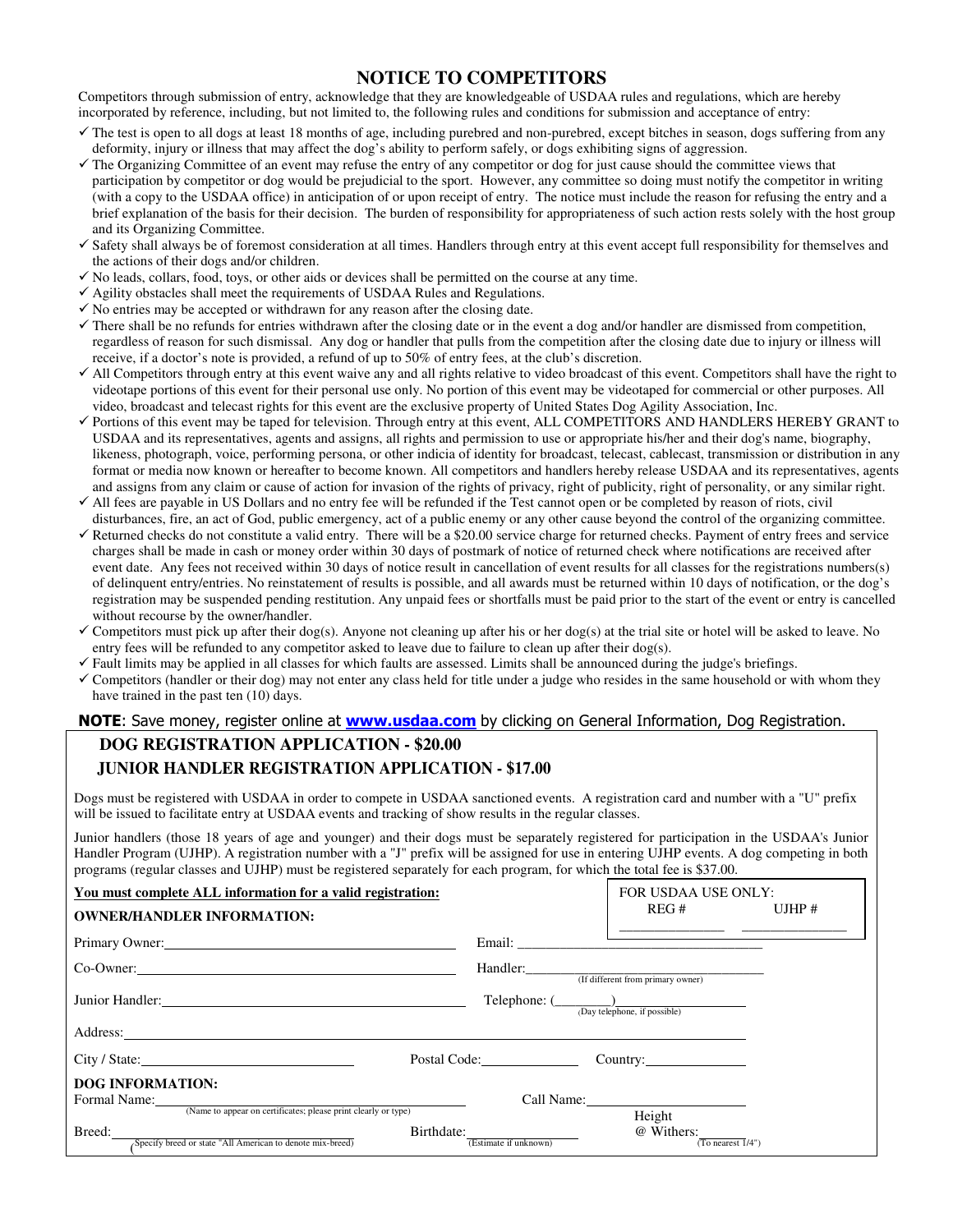## **CLASS DESCRIPTIONS & ELIGIBILITY**

The following titling classes are being offered at the Starters, PI, Advanced, PII, Masters, and PIII levels at this event:

### **Standard, Gamblers, Jumpers, Pairs Relay, and Snooker**

A complete description of these classes and the requirements for eligibility for entry may be found in Chapters 3-7 of Official USDAA Rules & Regulations, which are incorporated in this test schedule by reference. A summary of eligibility requirements for all titling classes is presented in Appendix E of the Rules & Regulations. Competitors may enter both Championship and Performance classes for which they may be eligible; however, no dog may be entered in the same class regardless of level at this event.

Pairs is now required for titling at all levels of Performance and follows the same rules as for the Championship Program. In either program, should only one dog be entered in a level/program, unentered dog or dogs from other programs/levels may NOT be recruited to form a qualifying pair.



*Tunnels Only Game!* This class is open to all Championship and Performance levels. This will be a course consisting of just tunnels, and will be a numbered course. Scoring will be time plus faults. Placements will be in 4 height divisions, and special rosettes will be awarded to  $1<sup>st</sup>$  through  $4<sup>th</sup>$  place in the following heights: Championship 12"/Performance 8", Championship 16"/Perfomrance 12", Championship 22"/Performance 16", and Championship 26"/Performance 22". *This class is non-qualifying.*

**TOURNAMENT CLASSES** – A copy of the tournament regulations for each tournament may be viewed on the USDAA website at www.usdaa.com.

The following Tournament classes are being offered at this event: NOTE: all competitors are eligible for entry to any of these tournament classes.

**2010 DOG AGILITY STEEPLECHASE® LOCAL QUALIFIER**: This tournament class is open to any dog regardless of level of competition or titles earned. This is a two-round tournament with emphasis on speed. Each round will be conducted on a jumpers style course that shall include a long jump, A-frame, and weave poles. Either the A-frame or weave poles shall be required to be performed twice. Qualifying scores are earned in round one, prize money and Top Ten Points earned in round two. One qualifying score is required for entry in a Regional event, and two qualifying scores required for entry into the semifinals at the Championships held in the fall. Dogs entered in Steeplechase may not be entered in Speed Jumping at this event.

**SCORING**: The tournament shall be conducted pursuant to USDAA Championship Starters level rules, except that scoring in each round shall be on a time plus faults basis, with a five-fault penalty added to a dog's time for each occurrence of a fallen hurdle or missed contact; running the wrong course shall be scored as an elimination as defined under Masters rules.

**AWARDS**: Local Qualifiers ~ Prize money shall be computed based on 20% to 40% (at club's discretion) of the total entry fees to be allocated in accordance with the payout table below regardless of the size of entry in any height class.

| <b>Height Class</b> | 1 st   | $\boldsymbol{\gamma}$ nd | $2^{\text{rd}}$ | 4 <sup>th</sup> | 5 <sup>th</sup> | 6th   | Total* |
|---------------------|--------|--------------------------|-----------------|-----------------|-----------------|-------|--------|
| 12"                 | $10\%$ | 6%                       | $4\%$           |                 |                 |       | 20%    |
| 16"                 | $10\%$ | 6%                       | $4\%$           | $3\%$           |                 |       | 23%    |
| 22"                 | $10\%$ | 6%                       | $4\%$           | $4\%$           | 3%              | 3%    | 30%    |
| 26"                 | $10\%$ | $6\%$                    | $4\%$           | $4\%$           | 3%              |       | 27%    |
| Totals              | 40%    | 24%                      | 16%             | $1\%$           | 6%              | $3\%$ | 100%   |

\*Allocable amounts to finalist positions that are not filled for any reason or allocable prize amounts less than \$3.00 shall not be paid.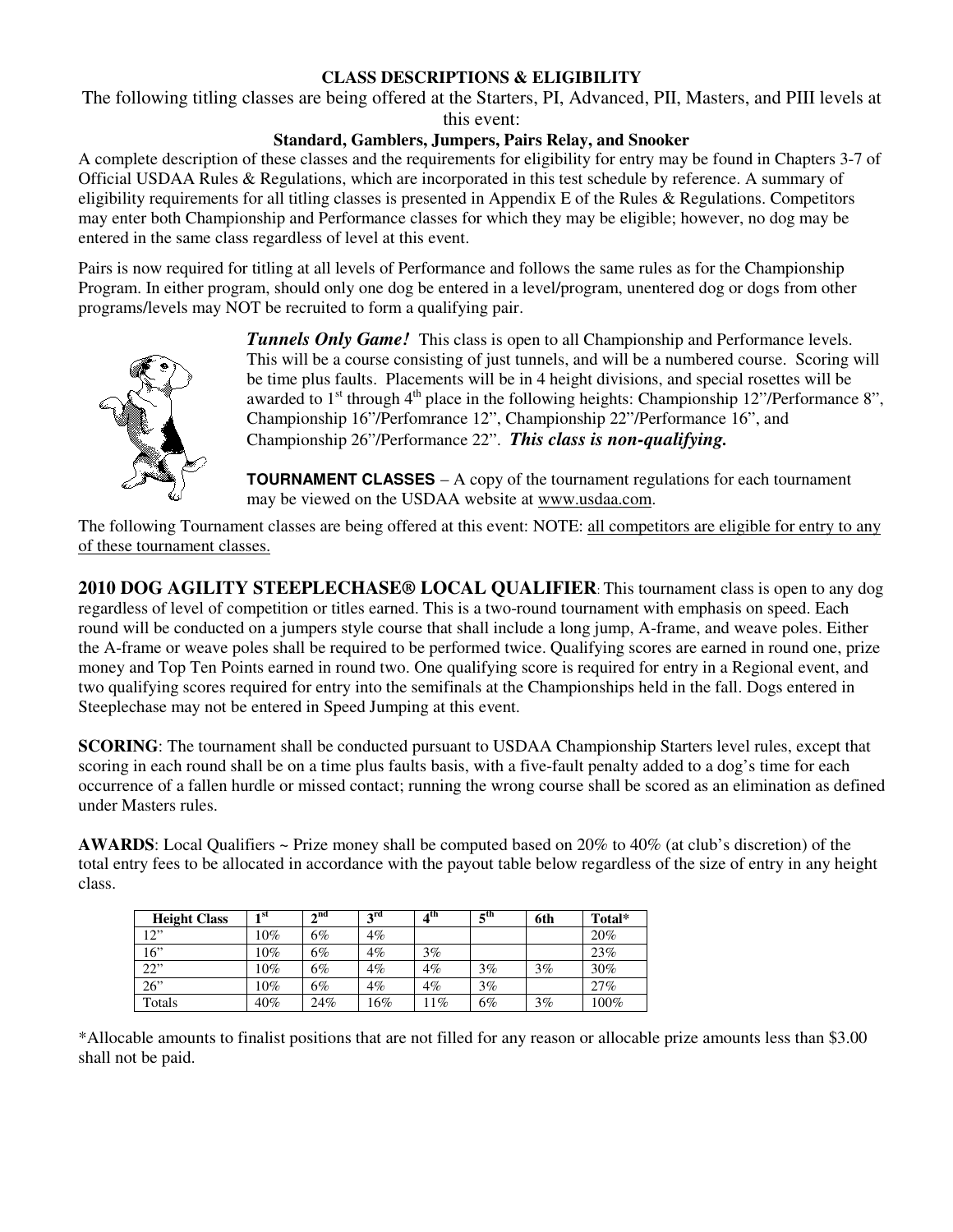**2010 PERFORMANCE SPEED JUMPINGSM LOCAL QUALIFIER**: This tournament class is open to any dog regardless of level of competition or titles earned. This is a two-round tournament with emphasis on speed. Each round will be conducted on a jumpers style course that shall include a long jump, A-frame, and weave poles. Either the A-frame or weave poles shall be required to be performed twice. Qualifying scores are earned in round one, prize money and Top Ten Points earned in round two. One qualifying score is required for entry in a Regional event, and two qualifying scores required for entry into the semifinals at the Championships held in the fall. Dogs entered in Steeplechase may not be entered in Speed Jumping at this event.

**SCORING**: The tournament shall be conducted pursuant to USDAA Championship Starters level rules, except that scoring in each round shall be on a time plus faults basis, with a five-fault penalty added to a dog's time for each occurrence of a fallen hurdle or missed contact; running the wrong course shall be scored as an elimination as defined under Masters rules.

**AWARDS**: Local Qualifiers ~ Prize money shall be computed based on 20% to 40% (at club's discretion) of the total entry fees to be allocated in accordance with the payout table below regardless of the size of entry in any height class.

| <b>Height Class</b> | 1 st | $\lambda$ nd | $2^{\text{rd}}$ | Total* |
|---------------------|------|--------------|-----------------|--------|
| R                   | 12%  | $8\%$        | 5%              | 25%    |
| 12"                 | 12%  | $8\%$        | 5%              | 25%    |
| 16"                 | 12%  | $8\%$        | 5%              | 25%    |
| 22"                 | 12%  | $8\%$        | 5%              | 25%    |
| Totals              | 48%  | 32%          | 20%             | 100%   |

\*Allocable prize money to Round 2 positions that are not filled for any reason shall be forfeited.

A copy of USDAA Rules & Regulations may be viewed on the USDAA website at www.usdaa.com. Please note that if you have purchased access to the Subscriber Services area on the USDAA website, you may print a complete copy of the regulations as included in the Subscriber Services Forms & Documents Library at no charge.

### **AWARDS**

**Titling Classes** – Ribbons will be awarded to dog/handler teams placing  $1^{st}$  through  $4^{th}$  place in all classes in their respective jump heights and in mini and open divisions for the brace game. Maroon qualifying rosettes will be awarded to all dogs earning a qualifying score in any non-tournament classes. Special rosettes will be awarded to those finishing a title.



### **2010 IFCS WORLD AGILITY COMPETITION**

As the U.S. representative of IFCS, USDAA will be sending a team to Europe for the 2010 World Agility Competition. To kick off the fund-raising, USDAA asks that you consider making a donation. All monies donated in this manner will be put directly into a fund for the entire team. If you wish to make a donation, please include a separate check payable to USDAA and mark the entry form. Donations of \$50 or more receive benefits as listed in the USDAA Store and should be made through the store at www.usdaa.com.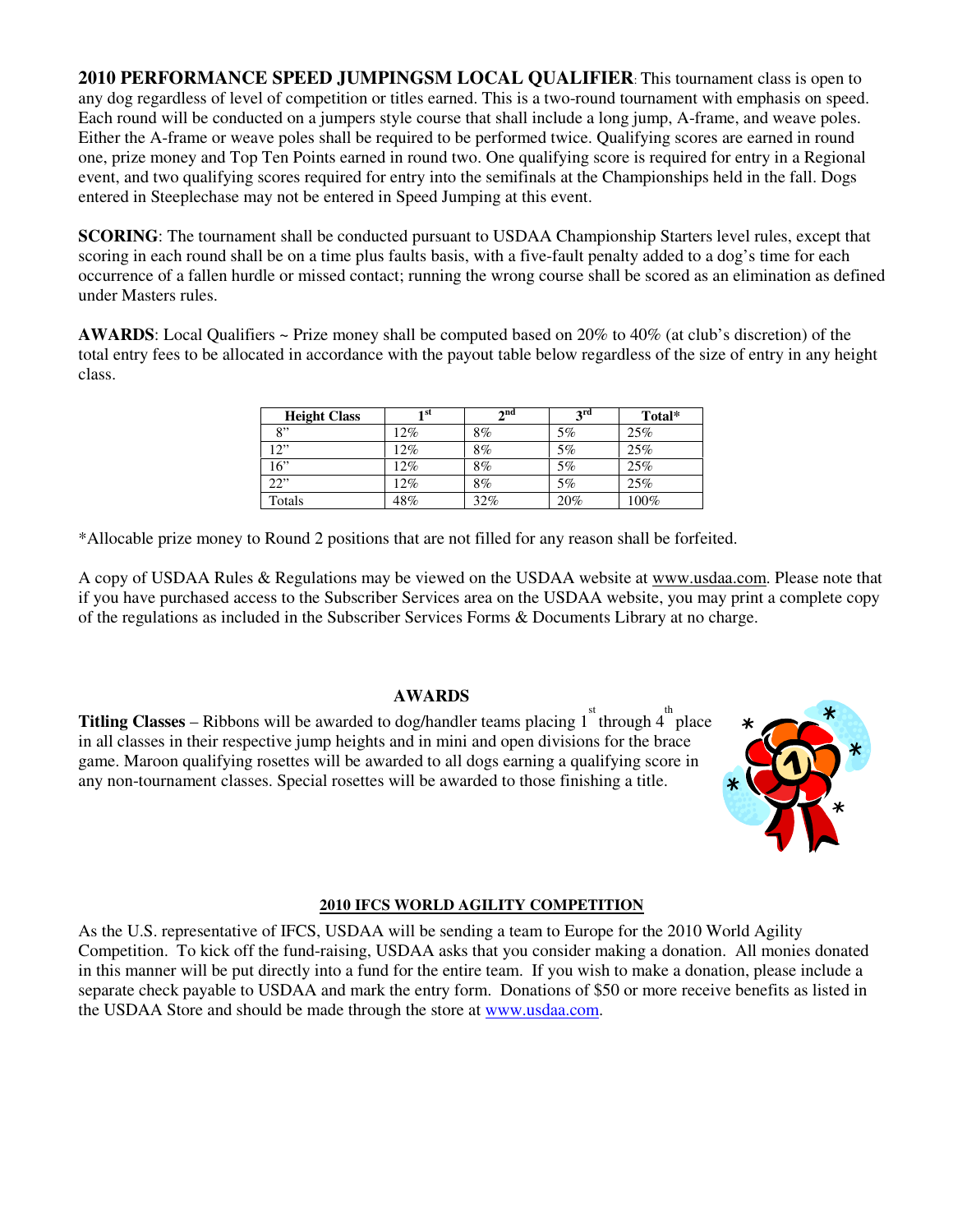## **OFFICIAL ENTRY FORM - AgileDogs Agility Training**

USDAA Sanctioned Agility Test,

October 17-18, 2009

Sugar Bush Farm, Stephentown, NY. This entry is not valid unless signed, dated and submitted with correct fees. Mail completed form to: Val Reiner, 31 New State Rd, Savoy, MA 01256. If you Overnight or Express mail, you **MUST** specify "No Signature Required". Entries must be received by Monday, October 5, 2009, after which no cancellations, alternations or other changes will be accepted except for dogs needing a class level change only, which must be received by 6 PM Monday October 12, 2009.

**Early Bird Contest:** For all entries postmarked before September 14<sup>th</sup>: two entries will be drawn at random, and each will receive a refund check at the trial of \$40. So, send in your entry early!

| <b>Owners Name</b>                                      |       |                                                       | Handler, If different from Owner |
|---------------------------------------------------------|-------|-------------------------------------------------------|----------------------------------|
| Address                                                 |       |                                                       |                                  |
| City                                                    | State | Zip                                                   |                                  |
| Unless you check this box, confirmation will be emailed |       | Email:                                                |                                  |
| My Dog is a Rescue                                      |       | Phone:                                                |                                  |
| Dog's Call Name                                         |       |                                                       | <b>Height at Withers</b>         |
| <b>Breed</b>                                            |       |                                                       | <b>Birth Date</b>                |
| USDAA#<br>Or                                            |       | $\Box$ New (Include USDAA registration form and fees) |                                  |
|                                                         |       |                                                       |                                  |

**JUMP HEIGHT** (circle one) **Championship 12" 16" 22" 26" Performance 8" 12" 16" 22"**  *Note: If entering tournaments and test classes at different heights in the same program, submit a separate entry form.* 

|        | Tournament:          |                | $\Box$ Steeplechase           |                   |                   | □ Performance Speed Jumping |                 |      |  |
|--------|----------------------|----------------|-------------------------------|-------------------|-------------------|-----------------------------|-----------------|------|--|
|        | Standard             | $\Box$ Masters | $\Box$ Advanced               | $\sqcap$ Starters | $\Box$ Perf III   | $\Box$ Perf II              | $\sqcap$ Perf I | \$14 |  |
| S      | <b>Gamblers</b>      | $\Box$ Masters | $\Box$ Advanced               | $\Box$ Starters   | $\Box$ Perf III   | $\sqcap$ Perf II            | $\sqcap$ Perf I | \$12 |  |
| A<br>Ť | Snooker              | $\Box$ Masters | □ Advanced                    | $\Box$ Starters   | $\Box$ Perf III   | $\sqcap$ Perf II            | $\sqcap$ Perf I | \$12 |  |
|        | Jumpers              | $\Box$ Masters | $\Box$ Advanced               | $\sqcap$ Starters | $\sqcap$ Perf III | $\Box$ Perf II              | $\sqcap$ Perf I | \$12 |  |
|        | Tunnels Only<br>Game |                | $\Box$ Any Level Championship |                   |                   | □ Any Level Performance     |                 |      |  |
|        |                      |                |                               |                   |                   |                             |                 |      |  |
|        | Standard             | $\Box$ Masters | $\Box$ Advanced               | $\Box$ Starters   | $\sqcap$ Perf III | $\sqcap$ Perf II            | $\sqcap$ Perf I | \$14 |  |
| S<br>U | Pairs                | $\Box$ Masters | $\Box$ Advanced               | $\Box$ Starters   | $\sqcap$ Perf III | $\sqcap$ Perf II            | $\sqcap$ Perf I | \$12 |  |
| N      | Snooker              | $\Box$ Masters | $\Box$ Advanced               | $\Box$ Starters   | $\sqcap$ Perf III | $\sqcap$ Perf II            | $\Box$ Perf I   | \$12 |  |
|        | <b>Jumpers</b>       | $\Box$ Masters | □ Advanced                    | $\Box$ Starters   | $\sqcap$ Perf III | $\sqcap$ Perf II            | $\Box$ Perf I   | \$12 |  |

 *Pairs Relay* Partner Information: Handler: \_\_\_\_\_\_\_\_\_\_\_\_\_\_\_\_\_\_\_\_\_\_\_ Dog: \_\_\_\_\_\_\_\_\_\_\_\_\_\_\_\_ Jump Height: \_\_\_\_\_\_

USDAA #: \_\_\_\_\_\_\_\_\_\_\_\_\_\_\_ □ Draw Please do not pair me with: \_\_\_\_\_\_\_\_\_\_\_\_\_\_\_\_\_\_\_\_\_\_\_\_\_\_\_\_\_\_\_\_\_\_\_\_\_\_\_\_\_\_\_\_\_\_

*Entry Fees Entry Fees* I am excited to support Team USA 2010 □ \$2 □ \$5 □ Other \$ My check **payable to USDAA** is included (\$50 or more, go to www.usdaa.com, USDAA Store)

*One jump height PER PROGRAM per entry form.* 

 *(\$20) Registration fee if applicable (enclose registration form) Overnight Camping Fee: \$10 a night, no hookup*   $RV \Box$  Tent/Vehicle/Other  $\Box$  Friday  $\Box$  Saturday  $\Box$  *TOTALFEES ENCLOSED (make check payable to AgileDogs)*

| 2S |  |
|----|--|
|    |  |
| ı) |  |
|    |  |
| m  |  |

**(Don't forget to complete the General Agreement on the next page for valid entry)**